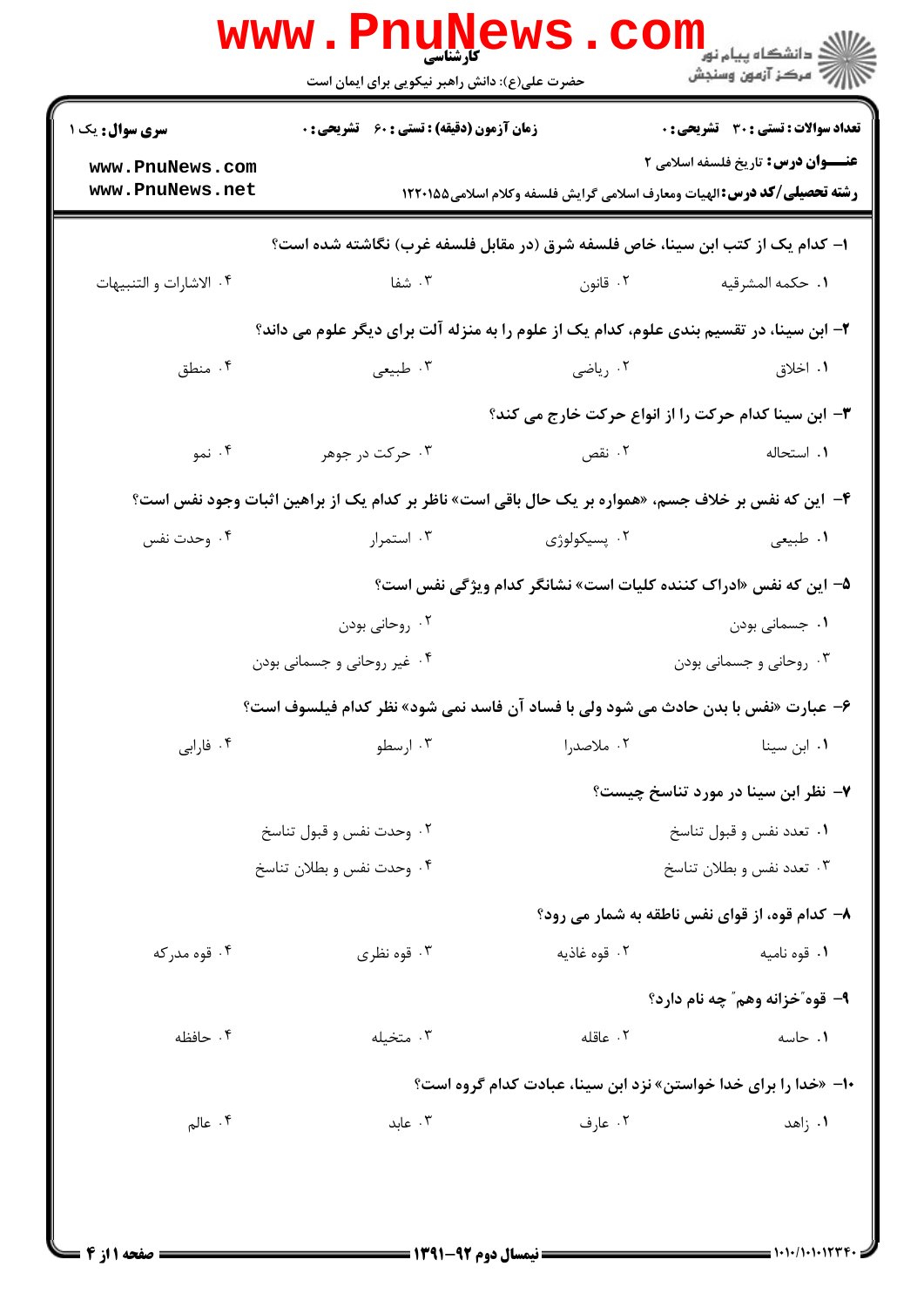|                                    | <b>www.PnuNews</b><br>کارشناسی                      |                                                  |                                                                                                                               |
|------------------------------------|-----------------------------------------------------|--------------------------------------------------|-------------------------------------------------------------------------------------------------------------------------------|
|                                    | حضرت علی(ع): دانش راهبر نیکویی برای ایمان است       |                                                  |                                                                                                                               |
| <b>سری سوال : ۱ یک</b>             | <b>زمان آزمون (دقیقه) : تستی : 60 ٪ تشریحی : 0</b>  |                                                  | <b>تعداد سوالات : تستی : 30 ٪ تشریحی : 0</b>                                                                                  |
| www.PnuNews.com<br>www.PnuNews.net |                                                     |                                                  | <b>عنـــوان درس:</b> تاریخ فلسفه اسلامی ۲<br><b>رشته تحصیلی/کد درس: ا</b> لهیات ومعارف اسلامی گرایش فلسفه وکلام اسلامی1۲۲۰۱۵۵ |
|                                    |                                                     |                                                  | 11- خواجه نصیرالدین طوسی، مقصود ابن سینا از «سلامان» و« ابسال» - در قصه ای که نقل می کند- را چه می داند؟                      |
|                                    | ۰۲ نفس ناطقه-عقل عملی                               |                                                  | ٠١ نفس ناطقه-عقل نظري                                                                                                         |
|                                    | ۰۴ عقل عملی- نفس ناطقه                              |                                                  | ۰۳ عقل نظری- نفس ناطقه                                                                                                        |
|                                    |                                                     |                                                  | ۱۲– همه کائنات ماسوی الله (مخلوقات)، مصداق کدام یک از موارد ذیل است؟                                                          |
| ۰۴ ممتنع الوجود بالذات             | ۰۳ ممكن الوجود بالغير                               | ٢. واجب الوجود بالذات                            | ٠١. واجب الوجود بالغير                                                                                                        |
|                                    |                                                     |                                                  | <b>۱۳</b> حقیقت وجود در نظر ابن سینا کدام است؟                                                                                |
| ۰۴ معقولات جزئيه                   | ۰۳ معقولات كليه                                     | ٢. مُثَل قائم بالذات                             | ٠١ اشياء جزئيه مادى                                                                                                           |
|                                    |                                                     |                                                  | ۱۴– نظر ابن سینا در خصوص حدوث و قدم عالم چیست؟                                                                                |
| ۰۴ حادث زمانی                      | ۰۳ حادث                                             | ۰۲ قدیم زمانی                                    | <b>۱</b> . قديم                                                                                                               |
|                                    |                                                     |                                                  | 1۵- شیخ الرئیس، نیازمندترین فرد به اصلاح را چه کسی می داند؟                                                                   |
| ۰۴ رؤسا                            | ۰۳ همه مردم                                         | ۰۲ حکما                                          | ٠١ فلاسفه                                                                                                                     |
|                                    |                                                     |                                                  | ۱۶- شیخ الرئیس ؒمسئله زوجه ؒرا درکدام یک از آثار خود آورده است؟                                                               |
| ۰۴ النجاه                          | ٠٣ الشفاء                                           | ٢. السياسه المدنيه                               | <b>۱.</b> الاشارات                                                                                                            |
|                                    |                                                     |                                                  | ۱۷- شک غزالی و دکارت به ترتیب چه نوع شکی است؟                                                                                 |
|                                    | ۰۲ شک در همه چیز – فرض شک در همه چیز                |                                                  | ۰۱ فرض شک در همه چیز <sup>س</sup> شک در همه چیز                                                                               |
|                                    | ۰۴ فرض شک در همه چیز <sup>—</sup> فرض شک در همه چیز |                                                  | ۰۳ شک در همه چیز <sup>س</sup> شک در همه چیز                                                                                   |
|                                    |                                                     |                                                  | ۱۸- غزالی در کدام یک از کتب خود به رد و ابطال آراء فلاسفه پرداخته است؟                                                        |
|                                    | ٠٢ مقاصد الفلاسفه                                   |                                                  | ٠١ منهاج العارفين                                                                                                             |
|                                    | ۰۴ الحكمه في مخلوقات الله                           |                                                  | ٠٣ تهافت الفلاسفه                                                                                                             |
|                                    |                                                     |                                                  | ۱۹- نظر غزالی و فلاسفه در مورد حشر اجساد در قیامت به ترتیب کدام است؟                                                          |
|                                    | ۰۲ بازگشت ارواح به اجساد- عدم بازگشت ارواح به اجساد |                                                  | ٠١ عدم بازگشت ارواح به اجساد- بازگشت ارواح به اجساد                                                                           |
|                                    | ۰۴ هر دو قائل به تناسخ اند.                         |                                                  | ۰۳ هر دو قائل به بازگشت ارواح به اجساداند.                                                                                    |
|                                    |                                                     |                                                  | ۲۰- غزالی در علم کلام از کدام فرقه کلامی پیروی می کند؟                                                                        |
| ۰۴ باطنيه                          | ۰۳ امامیه                                           | ۰۲ معتزله                                        | ۰۱ اشاعره                                                                                                                     |
| <b>= صفحه 2 از 4 =</b>             |                                                     | ــــــــــــــــــ نیمسال دوم ۹۲-۱۳۹۱ ــــــــــ |                                                                                                                               |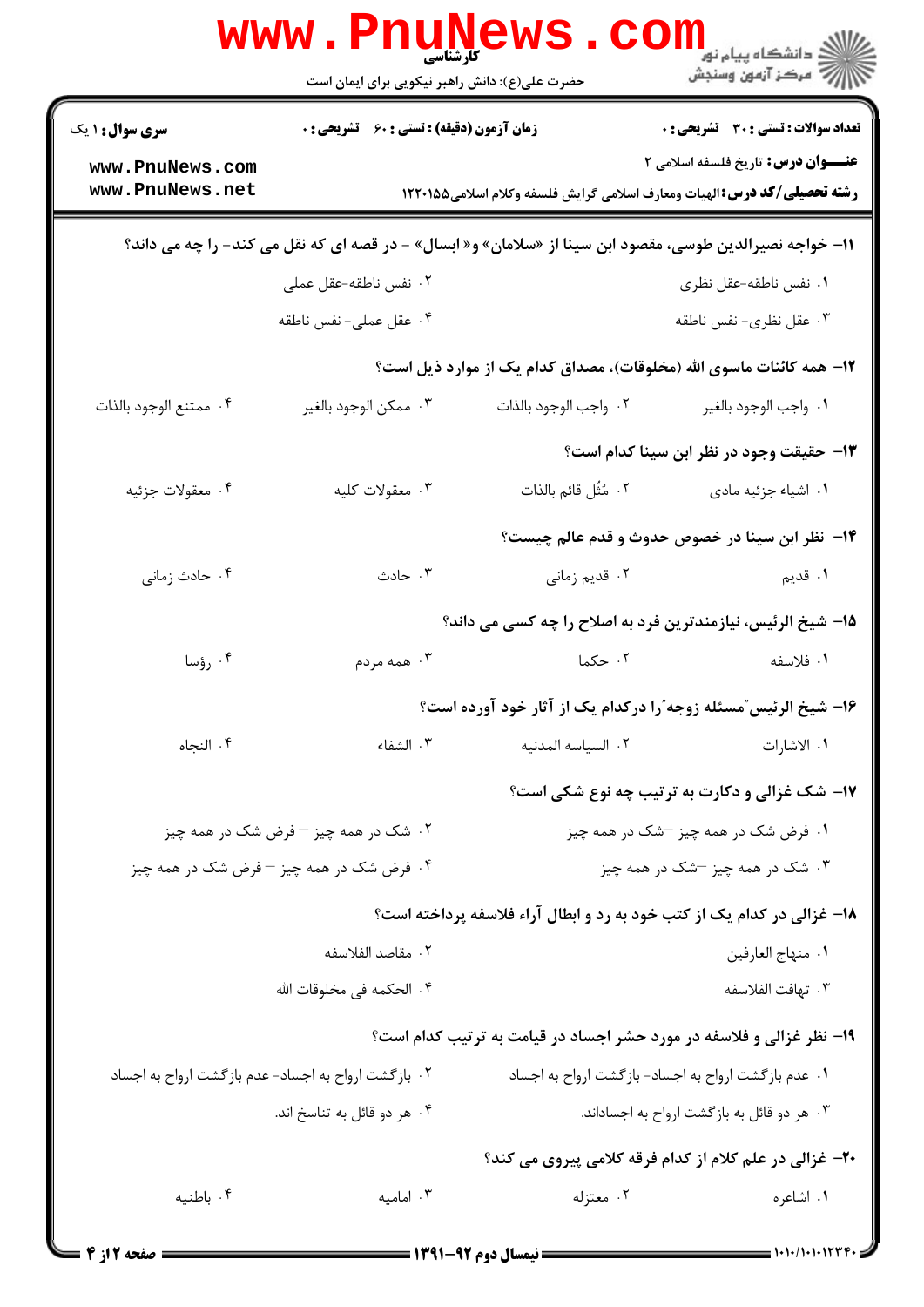|                                                                                                               | <b>www . Pn</b><br>ا <b>الحليلاً الم</b> ا<br>حضرت علی(ع): دانش راهبر نیکویی برای ایمان است |                                                                                  | ≦ دانشگاه پیام نو <mark>ر</mark><br>رآ - مرڪز آزمون وسنڊش |  |
|---------------------------------------------------------------------------------------------------------------|---------------------------------------------------------------------------------------------|----------------------------------------------------------------------------------|-----------------------------------------------------------|--|
| <b>سری سوال : ۱ یک</b>                                                                                        | <b>زمان آزمون (دقیقه) : تستی : 60 ٪ تشریحی : 0</b>                                          |                                                                                  | تعداد سوالات : تستى : 30 قشريحى : 0                       |  |
| www.PnuNews.com                                                                                               |                                                                                             |                                                                                  | <b>عنـــوان درس:</b> تاریخ فلسفه اسلامی ۲                 |  |
| www.PnuNews.net                                                                                               |                                                                                             | <b>رشته تحصیلی/کد درس: ا</b> لهیات ومعارف اسلامی گرایش فلسفه وکلام اسلامی1۲۲۰۱۵۵ |                                                           |  |
| 21- این که کسی«نخست خدا را بشناسد و از معرفت او به غیر او معرفت یابد» به نظر غزالی، خداشناسی کدام گروه است؟   |                                                                                             |                                                                                  |                                                           |  |
| ۰۴ فلاسفه                                                                                                     | ۰۳ مردمان کم استعداد                                                                        | ۰۲ ضعفا                                                                          | ٠١. اقويا و صديقين                                        |  |
| <b>۲۲</b> – در معرفت الهی کدام یک از گروه های ذیل از دیدگاه غزالی جزء دسته «محجوبان به انوار محض» قرار دارند؟ |                                                                                             |                                                                                  |                                                           |  |
|                                                                                                               | ۰۲ متظاهرین به اسلام از خوف                                                                 |                                                                                  | ۰۱ جاهلان                                                 |  |
|                                                                                                               | ۰۴ ثنويان                                                                                   |                                                                                  | ۰۳ واصلان                                                 |  |
|                                                                                                               |                                                                                             | <b>33- کدام عبارت در مورد اراده الهی از نظر غزالی صحیح است؟</b>                  |                                                           |  |
|                                                                                                               | ۰۲ مخلوق است                                                                                |                                                                                  | ٠١. اثبات كننده اصل سببيت است                             |  |
|                                                                                                               | ۰۴ حادث است                                                                                 |                                                                                  | ۰۳ قدیم است                                               |  |
|                                                                                                               | ۲۴- از نظر غزالی، در خلقت عالم، کدام یک از عوالم به امر ازلی خداوند آفریده شده است؟         |                                                                                  |                                                           |  |
| ۰۴ ملکوت                                                                                                      | ۰۳ جبروت                                                                                    | ۰۲ شهادت                                                                         | ۰۱ ملک                                                    |  |
|                                                                                                               |                                                                                             | <b>۲۵</b> - کدام عبارت از نظر غزالی در مورد «نفس،روح،عقل،قلب» صحیح است؟          |                                                           |  |
|                                                                                                               |                                                                                             |                                                                                  | ۰۱ نفس و روح یک حقیقت است.                                |  |
|                                                                                                               |                                                                                             |                                                                                  | ۰۲ عقل و قلب یک حقیقت است.                                |  |
|                                                                                                               |                                                                                             |                                                                                  | ۰۳ عقل و روح یک حقیقت اند.                                |  |
|                                                                                                               |                                                                                             | ۰۴ همه آن ها بر یک مقصود (ذات و حقیقت انسان) دلالت دارد.                         |                                                           |  |
|                                                                                                               | <b>۲۶- غزالی، برهان «بسیط بودن نفس» را برای اثبات چه ویژگی از نفس اقامه کرده است؟</b>       |                                                                                  |                                                           |  |
| ۰۴ حدوث نفس                                                                                                   | ۰۳ علاقه نفس به بدن                                                                         | ۰۲ قوای نفس                                                                      | ۰۱ خلود نفس                                               |  |
|                                                                                                               |                                                                                             |                                                                                  | <b>77- کدام مورد، از قوای باطنه نفس است؟</b>              |  |
| ۰۴ ذوق                                                                                                        | ۰۳ بصر                                                                                      | ۲. سمع                                                                           | ۰۱ حافظه                                                  |  |
|                                                                                                               | <b>۲۸</b> - غزالی به جای دو اصطلاح منطقی «تصو و تصدیق» به ترتیب چه کلماتی را به کار می برد؟ |                                                                                  |                                                           |  |
| ۰۴ معرفت- احوال                                                                                               | ۰۳ معرفت - وجوه                                                                             | ۰۲ معرفت – علم                                                                   | ۰۱ علم – معرفت                                            |  |
|                                                                                                               |                                                                                             |                                                                                  | <b>۲۹</b> - ایمان از نظر غزالی چیست؟                      |  |
|                                                                                                               | ۰۲ فقط عمل به شريعت                                                                         |                                                                                  | ٠١ فقط شناخت شريعت                                        |  |
|                                                                                                               | ۰۴ اطمینان به شریعت                                                                         |                                                                                  | ۰۳ شناخت شريعت و عمل به آن                                |  |
|                                                                                                               |                                                                                             |                                                                                  |                                                           |  |